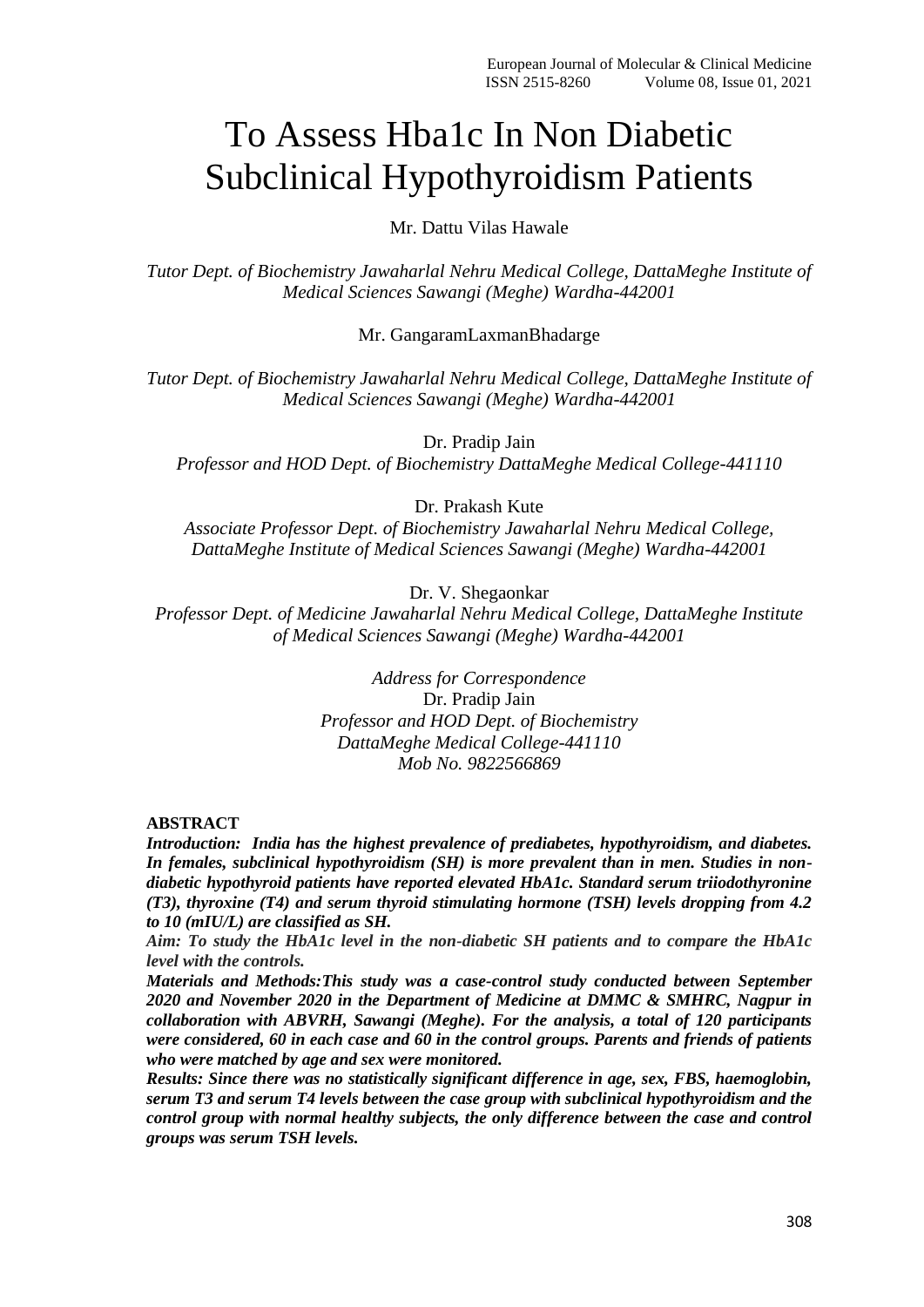*Conclusion:Our data suggest that the non-diabetic subjects with SH show high levels of the HbA1c. Therefore, the effect of altered levels of the serum TSH on the HbA1c must be considered when interpreting the HbA1c for the diagnosis of diabetes in the SH patients*

*Keywords: Subclinical Hypothyroidism, Glycosylated Hemoglobin, Serum TSH, T3 and T4.*

#### **INTRODUCTION:**

Thyroid disorders are very prevalent in the general population and after diabetes mellitus, are the second most common disease affecting the endocrine system. The main feature of hypothyroidism is reduced thyroid hormone production.<sup>1</sup> Subclinical hypothyroidism is characterised as an elevated serum TSH level and normal free T3 (FT3), free T4 (FT4), T3 and T4 concentrations.<sup>2</sup> Subclinical hypothyroidism (SH) is a disease characterised by the lack of clinical signs and symptoms as a condition with elevated serum levels of the thyroid stimulating hormone TSH and normal serum concentrations of thyroid hormones.<sup>3</sup> In 5-18 percent of cases, progression from subclinical to overt hypothyroidism is anticipated. The chance of crossing SH to MH will be higher if TSH is  $> 10$  mIU/L. In 80 percent of SH, antithyroid antibodies were found, and 80 percent of these patients had serum TSH <10 mIU/L. The evaluation of anti-TPO antibodies is believed to ensure proper assessment of SH patients as an excellent predictor of the transition to overt hypothyroidism.4,5A positive correlation between thyroid and diabetes mellitus is well known, but an area for systematic research is to study the effects of thyroid disorders on glucose metabolism in non-diabetic patients. The current research was designed to determine the association in non-diabetic patients between subclinical hypothyroidism and glycosylated haemoglobin levels.<sup>6-7</sup> The concentration of HbA1c depends not only on the prevailing glycaemia, but also on the life span of the erythrocytes, so conditions affecting the turnover or survival of the erythrocyte can lead to a false increase or decrease in the levels of  $HbA1C$ .<sup>8-9</sup> A value of 5.7 percent to 6.5 percent is pre-diabetes, while a value of 6.5 percent is considered diabetes mellitus. Several factors other than glycemic status, including altered red blood cell (RBC) turnover, may affect levels of HbA1c. In thyrotoxic states, RBC turnover is raised, while hypothyroidism has the opposite effect.We hypothesise that due to altered thyroid status, HbA1c levels can change, likely due to RBC turnover changes. Therefore, we measured HbA1c levels based on fasting and 2h post-glucose plasma glucose requirements in hypothyroid and thyrotoxic individuals who do not have diabetes or pre-diabetes. After euthyroidism was achieved, we also followed up on some of the patients and assessed HbA1c again.<sup>10</sup> India has a higher prevalence of hypothyroidism, diabetes and pre-diabetes. Subclinical hypothyroidism (SH) in females is more common than in males. Studies have shown that non-diabetic hypothyroid patients have elevated HbA1c. SH is characterised by normal serum levels of triiodothyronine (T3), thyroxine (T4) and serum levels of thyroid stimulating hormone (TSH) falling from 4.2 to 10 mU/L.<sup>11</sup> The use of HbA1c for screening and diagnosis of diabetes has recently been approved by the American Diabetes Association (ADA) and the World Health Organization (WHO). Both organisations have indicated that the HbA1c level is known to be diabetes at 6.5 percent and the ADA has also suggested that the HbA1c level is pre-diabetes diagnostic at 5.7 to  $6.4$  percent.<sup>12-13</sup> The concentration of HbA1c not only depends on the prevailing glycaemia, but also on the life span of the erythrocytes, and so the conditions affecting the turnover or survival of the erythrocyte lead to falsely high or low levels of HbA1c.<sup>14</sup> A research performed by Kim MK et al. found that there was a spurious elevation of HbA1c even in the absence of diabetes in patients with hypothyroidism.<sup>15</sup>

The current research was conducted to measure the levels of HbA1c in non-diabetic subjects with SH, i.e. those with FBS  $< 110$  mg/dl, and to determine the impact of SH on HBA1c in nondiabetic subjects.

#### **MATERIALS AND METHODS:**

This study was a case-control study conducted between September 2020 and November 2020 in the Medicine Department at DMMC & SMHRC, Nagpur, in collaboration with ABVRH, Sawangi (Meghe). For the analysis, a total of 120 participants were considered, 60 in each case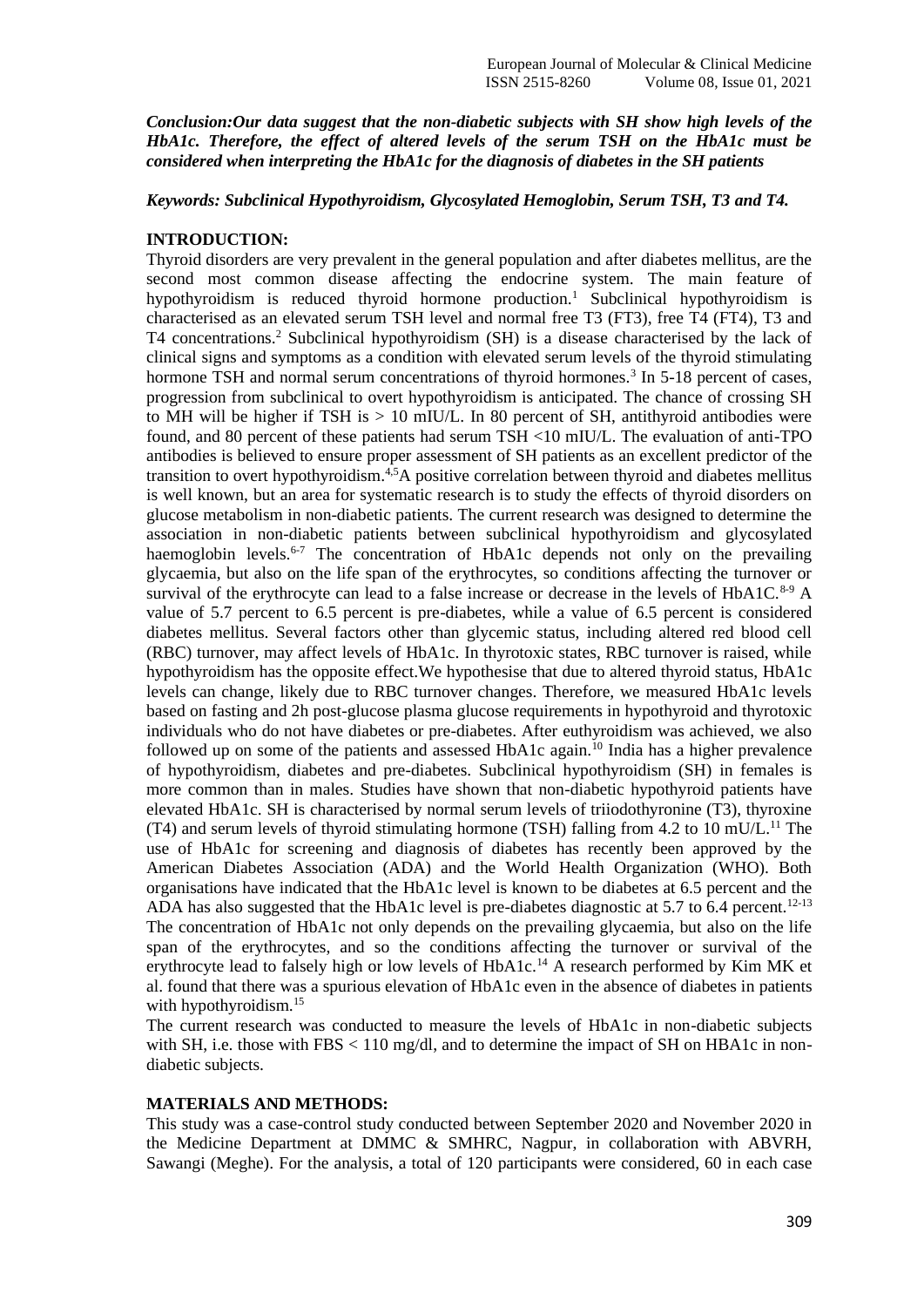and 60 in the control groups. Parents and friends of patients who were matched by age and sex were monitored.

- **Inclusion criteria**
- Non-diabetics
- Subclinical hypothyroidism
- Patients who consent to the participation.
- **Exclusion criteria**
- **Diabetes**
- Anemia
- Renal insufficiency
- Liver dysfunction
- Severe hypertriglyceridemia
- Hypothyroid patients already on thyroid hormone replacement
- Abnormal haemoglobinopathy
- Hemolytic disorder
- Recent  $(< 3$  months) blood transfusion

## **BLOOD SAMPLE COLLECTION AND PROCESSING**

5 ML blood was collected from each subject by venipuncture with standard blood collection technique and distributed in plain vial for serum separation for the estimation of TFT and EDTA vial for HbA1C estimation and in fluoride vial for the estimation of fasting blood sugar.

## **BIOCHEMICAL ANALYSIS**

TSH were estimated by Two-site immunoenzymatic ("sandwich") assay method<sup>16</sup>, T3 were estimated by Competitive binding immunoenzymatic assay method $17$  T4 were estimated by Competitive binding immunoenzymatic assay<sup>18</sup>. HbA1c were estimated by HPLC method<sup>19</sup>, FBS were estimated by GOD-POD method<sup>20</sup>. Hemoglobin were estimated on Beckman coulter counter.

#### **S**T**A**T**IS**T**I**C**AL A**N**ALYSIS**

Haemoglobin, FBS, Serum T3, T4, TSH, HbA1c were measured. All data were collected and analyzed statistically to determine the significance of different parameters. All values were given as mean±SD. Comparison between the case and the control groups were made using Student's ttest (unpaired), and the p-value of less than 0.05 was considered statistically significant. Box and Whisker Plot and regression graph were presented for correlation between serum TSH and HbA1c.

## **RESULTS**

A total of 120 subjects were enrolled in this study, of which 60 subjects were in the case group and 60 were in the control group. All the subjects were from the 21-70 age groups. **Table 1:** Comparison of Age and Sex in the Case and the Control Group

| <b>PARAMETERS</b> | <b>CASE</b><br>(MEAN±SD) | <b>CONTROL</b><br>(MEAN±SD) |
|-------------------|--------------------------|-----------------------------|
| Age (Year)        | $44.46 \pm 13.28$        | $46.56 \pm 17.44$           |
| Sex (M/F)         | 34/26                    | 30/30                       |

Table 1 shows the mean age of the case group and the control group were 44.46±13.28 and 46.56±17.44 respectively.Number of Male & female patients were 34 and 26 respectively. In control group there were 30 males and 30 females.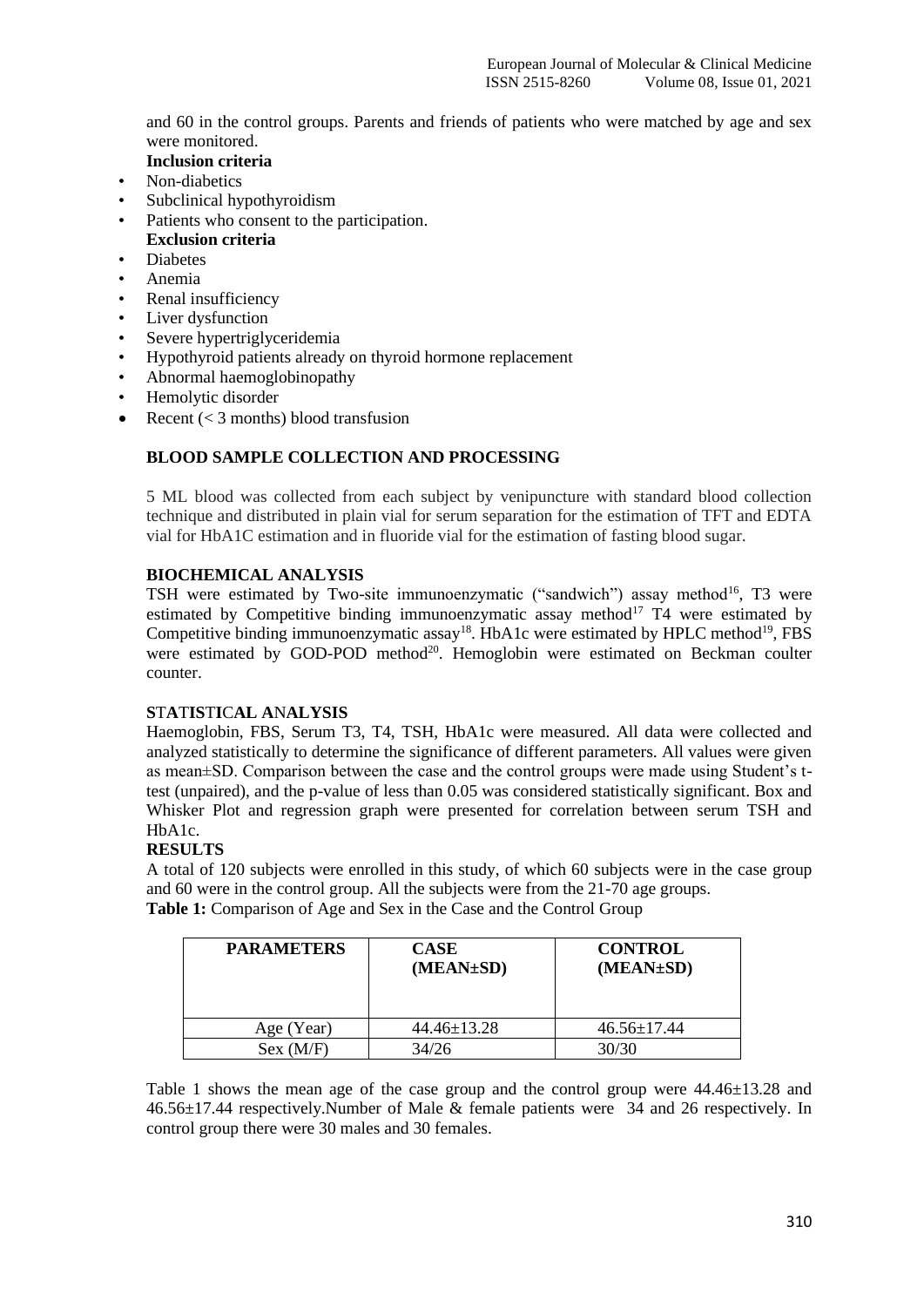| <b>PARAMETERS</b>      | <b>STUDY</b><br><b>GROUP</b><br><b>MEAN±SD</b> | <b>CONTROL</b><br><b>MEAN±SD</b> | <b>P.</b><br><b>VALUE</b> |
|------------------------|------------------------------------------------|----------------------------------|---------------------------|
| $FBS$ (mg/dl)          | $96.20 \pm 8.90$                               | $95.82 \pm 12.29$                | $P =$<br>0.8465           |
| Haemoglobin<br>(gm/dl) | $13.21 \pm 1.38$                               | $13.35 \pm 1.64$                 | $P =$<br>0.6405           |
| $T3$ (ng/ml)           | $1.07 \pm 0.22$                                | $1.11 \pm 0.19$                  | $P =$<br>0.2887           |
| $T4 \, (\mu g/dl)$     | $8.04 \pm 1.17$                                | $8.39 \pm 1.26$                  | $P =$<br>0.1175           |
| TSH (mIU/L)            | $6.98 \pm 0.89$                                | $2.62 \pm 0.81$                  | P <<br>0.0001             |
| $HbA1c$ $(\%)$         | $6.20 \pm 0.50$                                | $5.80 \pm 0.77$                  | $P =$<br>0.0010           |

**Table 2:** Comparison of the Various Parameters in the Case and the Control Groups.

Fasting blood sugar levels for control group was 95.82±12.29and for study group was 96.20±8.90 respectively. There was no statistically significant difference between the case and the control groups. Similarly, haemoglobin levels were  $13.21 \pm 1.38$  and  $13.35 \pm 1.64$  in case and control groups respectively with p value 0.6405.The mean serum TSH level was 6.98±0.89 and 2.62±0.81 in the case and the control groups, respectively. There was statistically significant difference with the p-value of  $< 0.0001$  and the levels of S. TSH (mIU/L) were significantly higher in the study group compared with the control group.

The mean HbA1c levels were  $6.20 \pm 0.50$  % and  $5.80 \pm 0.77$  % in the case and the control groups respectively. There was statistically significant difference with the p-value of  $P = 0.0010$ . The levels of HbA1c (%) were significantly higher in the study group compared with the control group.

#### **DISCUSSION:**

Subclinical hypothyroidism is an endocrine condition commonly found currently. The goal of this study was to evaluate the impact of thyroid hormone on glycosylated haemoglobin levels in both deficient and normal states. Studying the effects of thyroid hormones on HbA1c is important in order to help us better understand the levels of HbA1c in patients with thyroid dysfunction.The inclusion and exclusion criteria was formulated, taking into consideration the many other non-glycaemic factors affecting glycosylated haemoglobin. Acute and chronic blood loss, hemolytic anaemia, other anaemia, hemoglobin variations, blood urea and serum creatinine were omitted in certain confusing medical conditions.<sup>21</sup> The mean serum TSH level in the case group with SH and the control group was statistically significantly different ( $p < 0.0001$ ). The levels of serum TSH were significantly higher in the study group which consists of subjects of SH compared with the control group comprising of normal healthy individuals. The mean HbA1c level in the case group and the control group was statistically significant ( $p < 0.0010$ ). As there was no statistically significant difference between the case group with Subclinical hypothyroidism and the control group with normal healthy individuals for the age, sex, FBS, haemoglobin, serum T3 and serum T4 levels, the only difference in the case and the control groups were the levels of serum TSH. Also, the levels of serum T3, serum T4 and Haemoglobin were normal in both the groups. So, we can say that the levels of HbA1c in both the groups were not affected by age, sex, and the levels of FBS, serum T3, serum T4 and Serum TSH levels were significantly higher in the cases with subclinical hypothyroidism than normal healthy individuals and the study result also showed that HbA1c levels were significantly higher in the cases than the controls.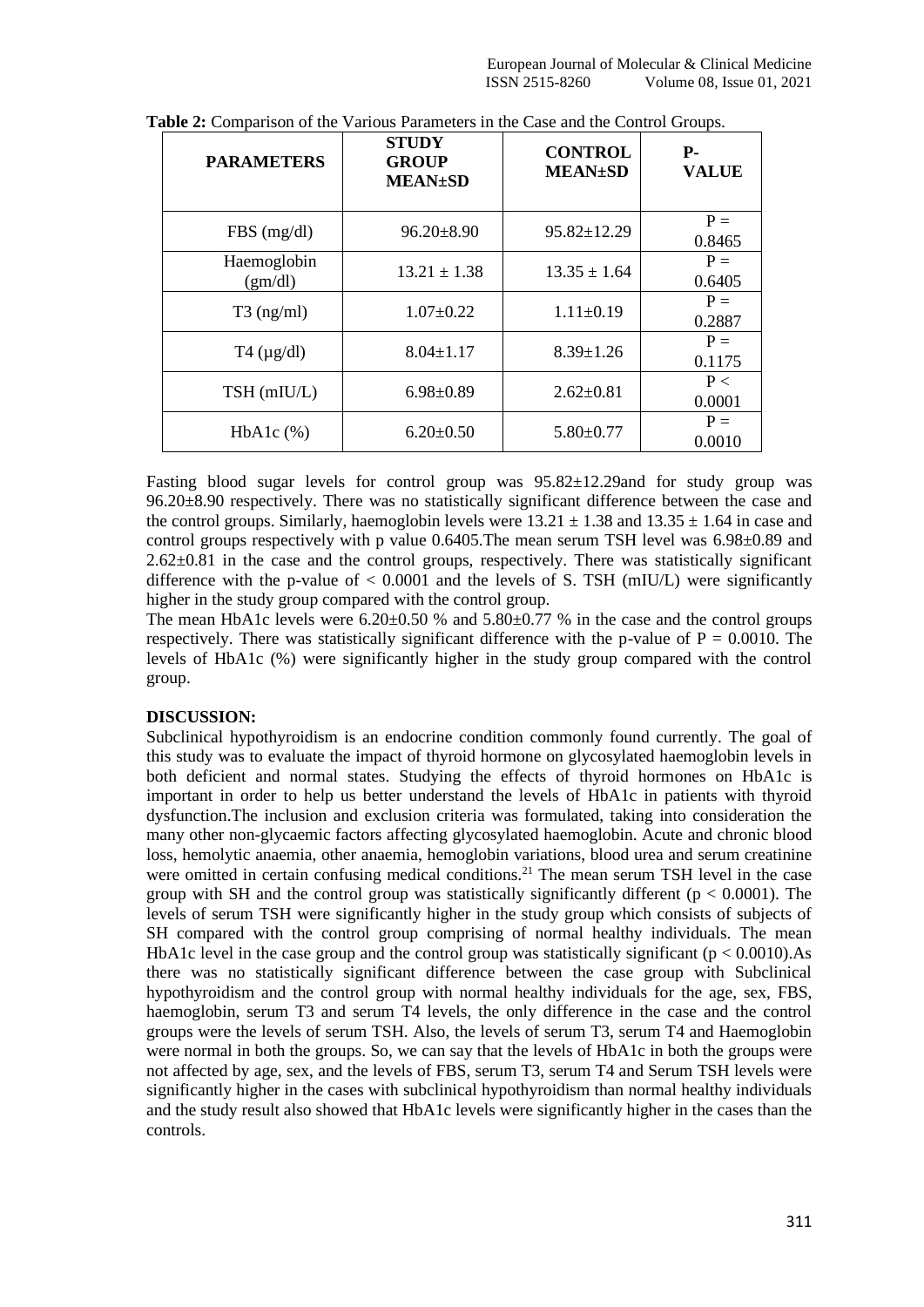**Ram VS et al. (2017)**found no significant change in haemoglobin, serum T3 and serum T4 levels, the only difference in the case and the control groups were the levels of serum TSH. Also, the levels of serum T3, serum T4 and Haemoglobin were normal in both the groups.<sup>22</sup>

**Billic-Komarica E et al,** also found a positive and statistically significant (r=0.46) correlation between the level of serum TSH and HbA1c levels.<sup>22-25</sup>

### **CONCLUSION:**

Our data shows that HbA1c levels are misleadingly high in non-diabetic subjects with SH. Therefore when interpreting HbA1c for the diagnosis of diabetes in patients with SH, the impact of altered levels of serum TSH on HbA1c must be noted.Baseline HbA1c levels were found to be significantly higher in hypothyroid patients compared to control individuals despite similar glucose levels. HbA1c reduced significantly with treatment in hypothyroid patients without a significant change in glucose levels. Significant baseline or post treatment change was not observed in hyperthyroid patients. Our study suggests that HbA1c data should be interpreted with caution in patients with hypothyroidism.

## **REFERENCES**

- 1. Joseph L. Radioisotopic evaluation of the thyroid and the parathyroids. In: Kronenberg H, Melmed S, Polonsky K, Larsen P, Price D, editors. Williams Textbook ofEndocrinology. 11th ed. Philadelphia. Saunders, An Imprint of Elsevier; 2008:377-78.
- 2. Vij V, Chitnis P, Gupta VK. Evalution of thyroid dysfunction among type 2 diabetic patients. Int J Pharm Bio Sci. 2012;2:150-5.
- 3. Canaris GJ, Manowitz NR, Mayor G, Ridgway EC. Frequency of thyroid dysfunction in diabetic patients: value of annual screening. Arch Intern Med. 2000; 160: 526 – 534.
- 4. Diez JJ, Iglesias P, Burman KD, Spontaneous normalization of thyrotropinconcentations in patients with subclinical hypothyreoidism. J ClinEndocrinolMetab. 2005, 90: 4124-4127.
- 5. Suraj P Wagh, Shweta P Bhagat, NandkishorBankar, Karan Jain. Relationship between Hypothyroidism and Body Mass Index in Women: A Cross-Sectional Study International Journal of Current Research and Review. Vol 12 Issue 12, June, 48-51
- 6. Saber, T., N. M. Hawsawi, A. hassenalharthi, M. hamadalgethami, R. A. alnefaie, A. abdul R. asiri, and T. Saber. "Prevalence and Antibiotic Sensitivity Pattern of Asymptomatic Bacteriuria Among Female Students and Staff of College of Applied Medical Sciences, Taif University.". *Journal of Medical Research and Health Sciences*, Vol. 3, no. 1, Jan. 2020, pp. 862-7,<doi:10.15520/jmrhs.v3i1.151.>
- 7. Gajanan V. W, D. S. W. Prevalence of Metabolic Syndrome in Hypothyroidism Patients. Int J Cur Res Rev. Vol 12 Issue 17, September, 2020, 02-06
- 8. VidyaSagar Ram, Granth Kumar, Manoj Kumar, Vivek Kumar Verma, DheerajKela, Kasim Ali. Association of subclinical hypothyroidism and HbA1c levels in nondiabetic subjects attending rural tertiary care centre in central India.Int J Res Med Sci. 2017 Aug;5(8):3345-3349
- 9. MANSOUR, M., and S. E. Ahmedana. "Assessment of Post Exposure Prophylaxis (PEP) in Omdurman Voluntary Counselling and Testing Center (OVCTC)". *Journal of Medical Research and Health Sciences*, Vol. 3, no. 1, Jan. 2020, pp. 836-49,<doi:10.15520/jmrhs.v3i1.145.>
- 10. World Health Organization Prevention and Control of Iron Deficiency Anaemia in Women and Children: Report of the UNICEF/ WHO Regional Consultation February 1999. Geneva, World Health Org; 2001.
- 11. Fitzgibbons JF, Koler RD, Jones RT. Red cell agerelated changes of Haemoglobins A1a, A1b and A1C in normal and diabetic case. J Clin Invest. 1976;58:820-4.
- 12. Bhattacharjee R, Thukral A, Chakraborty PP, Roy A, Goswami S, Ghosh S, et al. Effects of thyroid status on glycated hemoglobin. Indian J EndocrMetab 2017;21:26-30.
- 13. Claude, M. J., L, B., S, N., D, D., S, H., & F, N. (2020). Inhalation of foreign body: "Avoidable lobectomy. A case report''. Journal of Current Medical Research and Opinion, 3(03), 426-429.<https://doi.org/10.15520/jcmro.v3i03.263>
- 14. MayurGoradhanbhaiMakadia, VishwalIndravadan Patel, KinjalPrahaladbhai Patel, AashnaDarshanbhai Shah, KaushikSalubhaiChaudhari et al. Study of GlycatedHaemoglobin